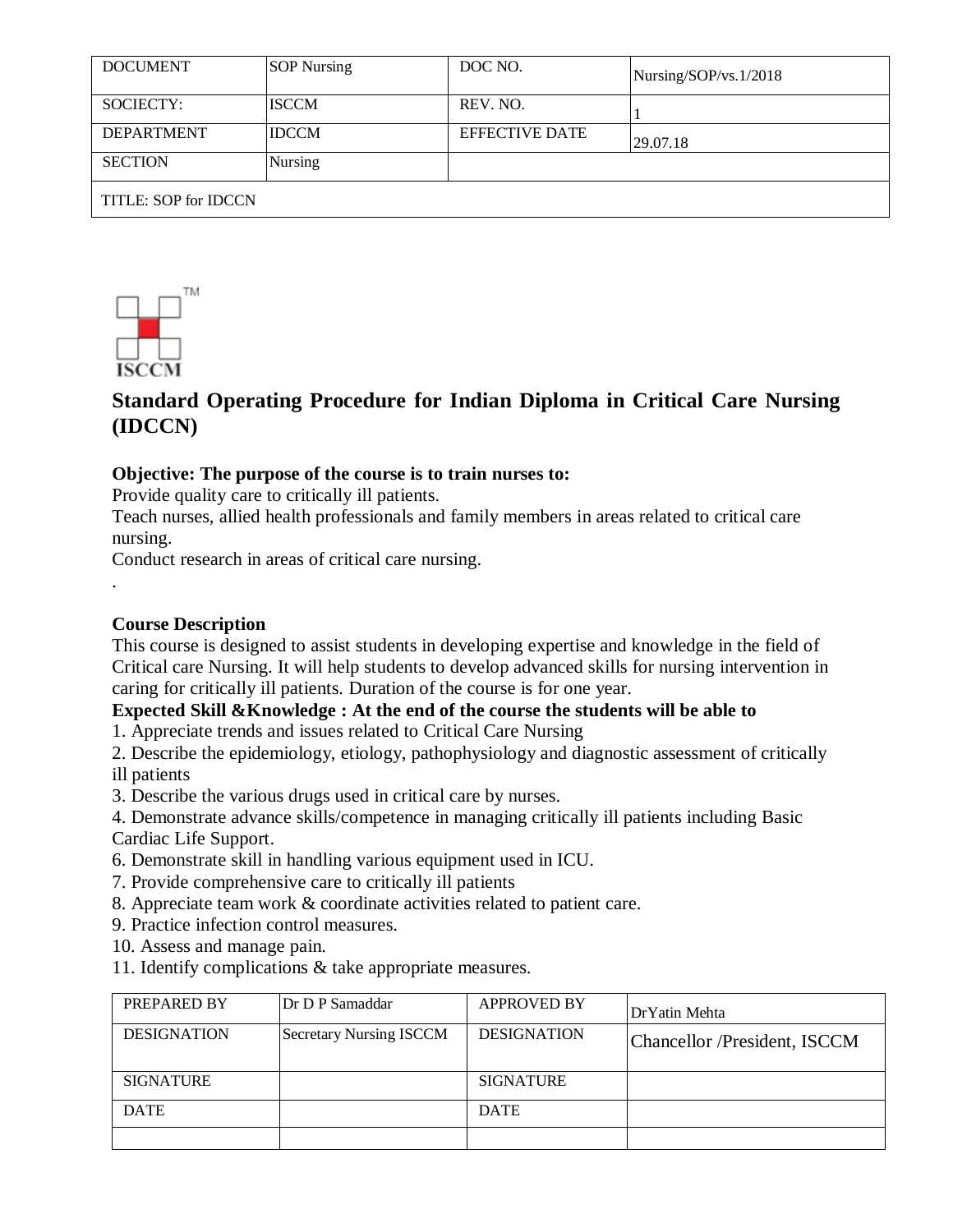| <b>DOCUMENT</b>      | <b>SOP Nursing</b> | DOC NO.               | Nursing/SOP/vs.1/2018 |  |
|----------------------|--------------------|-----------------------|-----------------------|--|
| SOCIECTY:            | <b>ISCCM</b>       | REV. NO.              |                       |  |
| <b>DEPARTMENT</b>    | <b>IDCCM</b>       | <b>EFFECTIVE DATE</b> | 29.07.18              |  |
| <b>SECTION</b>       | Nursing            |                       |                       |  |
| TITLE: SOP for IDCCN |                    |                       |                       |  |

- 12. Assist patients and their family to cope with emotional distress, grief and anxiety
- 14. Assist in various diagnostic, therapeutic and surgical bed side procedures
- 15. Teach and supervise nurses and allied health workers.
- 16. Improve standards for critical care nursing practice.

### **Eligibility Criteria for IDCCN Institutions:**

- 1. The institution should be having an ongoing IDCCM course.
- 2. Institution without ongoing IDCCM course can also apply for IDCCN
- *3.* Institutions should have two teachers : At least one full time doctor faculty and one nursing teacher or two full time doctor teacher , who are eligible, to be considered as teachers, as per the criteria given below.
- 4. Two prospective teachers must apply along with the institute for recognition of IDCCN training.
- 5. The person taking responsibility to run the course will be designated as Course Director and a teacher for IDCCN course conducted by ISCCM. He can nominate a Course Coordinator who would be responsible for implementation of the training and should preferably be a Nurse Tutor.
- 6. For IDCCN alone as standalone course, at least 50 beds and 12 beds in ICU should be available. The institution should fulfill the infrastructure and teachers' criteria laid by ISCCM. Institution should have functional ICU for two years.
- 7. Higher authority of the institution must give following undertaking in addition to having two eligible teachers that
	- In case a teacher leaves the institute they will continue to provide training to the trainee
	- All facilities in the institute will be provided to the trainee nurses during his period of training in the institute.

### **Eligibility criteria for teacher:**

1. The teacher should have formal qualification in Intensive Care which can be any one or more of them: FICCM, IFCCM , FNB - Critical Care, DM - Critical Care or equivalent

| PREPARED BY        | Dr D P Samaddar         | <b>APPROVED BY</b> | DrYatin Mehta                |
|--------------------|-------------------------|--------------------|------------------------------|
| <b>DESIGNATION</b> | Secretary Nursing ISCCM | <b>DESIGNATION</b> | Chancellor /President, ISCCM |
| <b>SIGNATURE</b>   |                         | <b>SIGNATURE</b>   |                              |
| <b>DATE</b>        |                         | <b>DATE</b>        |                              |
|                    |                         |                    |                              |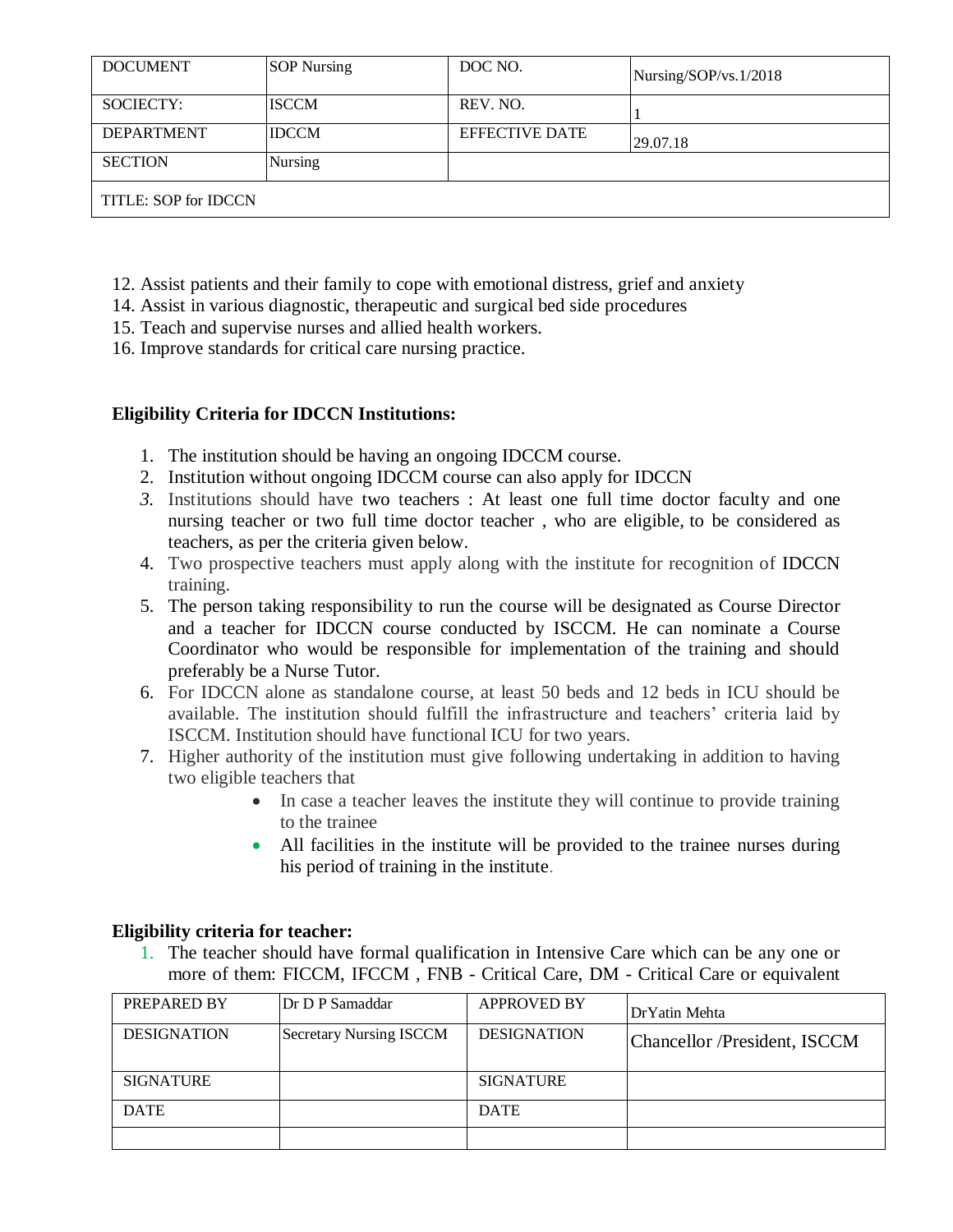| <b>DOCUMENT</b>      | <b>SOP</b> Nursing | DOC NO.               | Nursing/SOP/vs.1/2018 |  |
|----------------------|--------------------|-----------------------|-----------------------|--|
| SOCIECTY:            | <b>ISCCM</b>       | REV. NO.              |                       |  |
| <b>DEPARTMENT</b>    | <b>IDCCM</b>       | <b>EFFECTIVE DATE</b> | 29.07.18              |  |
| <b>SECTION</b>       | Nursing            |                       |                       |  |
| TITLE: SOP for IDCCN |                    |                       |                       |  |

qualification from Australia (FCICM), USA (AB Critical Care), U.K or Canada without additional experience.

- 2. Teacher with a post graduate , MCI recognised qualification- MD, MS,DNB (Medicine, Surgery, Pulmonary medicine, Anaesthesia, Paediatrics, Emergency medicine) with at least **2**years of working experience in critical care medicine post MD/MS/DNB qualification, in a recognized major hospital and has also competed IDCCM with 2 years of experience post IDCCM can be considered as an IDCCN teacher.
- 3. Teachers with a MCI recognised Post Graduate Diploma-DA (Diploma in Anaesthesia) or DTCD (Diploma in TB and Chest Diseases), with at least 5years of experience in critical care medicine (after achieving MCI recognized Post Graduate Diploma) , in a recognized major hospital is also eligible, provided had cleared IDCCM with 2 years post IDCCM experience.
- 4. BSC post basic in critical care, MSc Critical care, PhD Critical care approved by nursing council of India can become IDCCN teacher. Nurses with only IDCCN certificate must have 5 years of experience in a recognized major hospital after IDCCN to become eligible for IDCCN nursing teacher .
- 5. Other points:
	- o Teachers' application will be considered along with the Institution's application. Teachers' application in isolation independent of Institute's accreditation is not allowed (except for additional teacher from an already accredited institute)
	- o Teacher should be working full time in an institute to be considered as a teacher for the IDCCN course.
	- o Teachers must devote at least 50% of their professional time in Critical Care Medicine
	- oTeacher should be a Life Member of ISCCM

oAfter a teacher has left an institute he cannot take a new student in another institute for one year from the time of leaving the previous institute.

#### **Number of candidates**:

o Doctor Teacher to candidate ratio of **1:4 for IDCCN.** Candidates will not be enrolled against nursing teacher.

oEnrolled IDCCN candidates can be twice the number of approved IDCCM candidates.

| PREPARED BY        | Dr D P Samaddar                | <b>APPROVED BY</b> | Dr Yatin Mehta               |
|--------------------|--------------------------------|--------------------|------------------------------|
| <b>DESIGNATION</b> | <b>Secretary Nursing ISCCM</b> | <b>DESIGNATION</b> | Chancellor /President, ISCCM |
| <b>SIGNATURE</b>   |                                | <b>SIGNATURE</b>   |                              |
| <b>DATE</b>        |                                | <b>DATE</b>        |                              |
|                    |                                |                    |                              |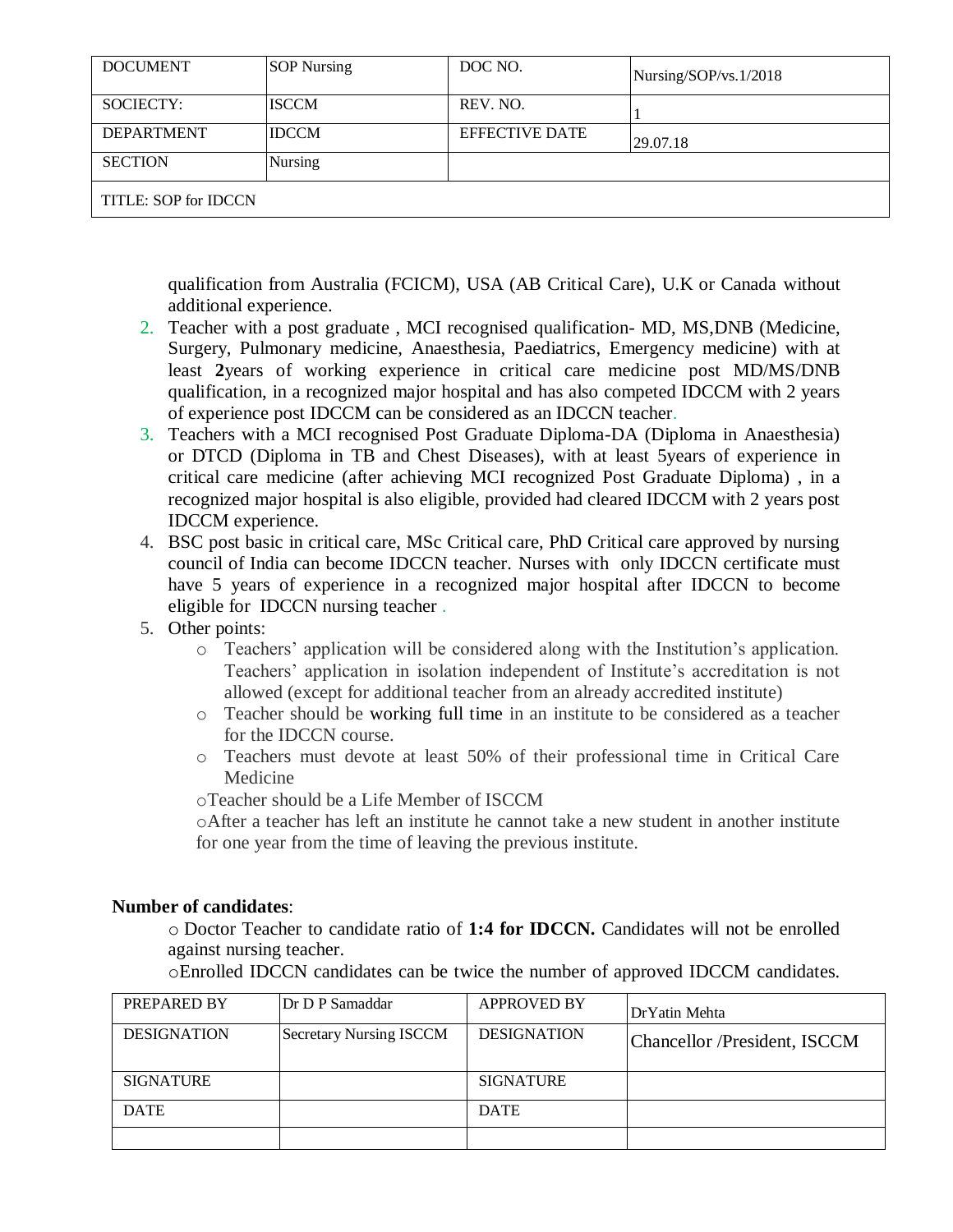| <b>DOCUMENT</b>      | <b>SOP</b> Nursing | DOC NO.               | Nursing/SOP/vs.1/2018 |  |
|----------------------|--------------------|-----------------------|-----------------------|--|
| SOCIECTY:            | <b>ISCCM</b>       | REV. NO.              |                       |  |
| <b>DEPARTMENT</b>    | <b>IDCCM</b>       | <b>EFFECTIVE DATE</b> | 29.07.18              |  |
| <b>SECTION</b>       | Nursing            |                       |                       |  |
| TITLE: SOP for IDCCN |                    |                       |                       |  |

The number of candidates to be enrolled can vary from 4 to 16 depending upon the approved IDCCM seats in that Institution.

### **Criteria for IDCCN seat and increase in seat:**

- Teacher to candidate ratio of **1:4 for IDCCN** must be maintained while contemplating any increase in seat.
- At least two IDCCN candidates must have passed from an Institute in last two years to apply for increase in seats.
- For every one seat increase, the institution should have 6 more ICU beds in addition to the existing 12 beds with two additional ventilators.

### **How to apply for accreditation:**

Application form duly filled and countersigned by Course Director should be sent to the General Secretary of ISCCM along with a Bank Draft of Rs5000.00 favouring**IndianSociety of Critical Care Medicine - College** payable at Mumbai. Out of this Rs 1500/- will be non- refundable and 3500/- will be refunded, if suitability of institution for undergoing inspection is not approved by ICCM/ISCCM, based on the check list.

Application for hospital recognition & teacher recognition are to be filled online and the required fee has to be paid online, through the ISCCM website [www.isccm.org.](http://www.isccm.org/)

### **Inspection and Approval**

- The institute and teachers applications will be scrutinized by the college office and the Accreditation Secretary.
- If found eligible, Accreditation secretary will appoint 1 inspectors ( If IDCCM course is not ongoing)who will make an on-site inspection visit of the institute. For institution with ongoing IDCCM course additional inspection is not needed.
- The travel & stay of the inspectors shall be looked after by the Institute desirous of recognition.
- The inspection report will be tabled at the next College Board meeting and the decision of College Board will be ratified by Executive Committee.
- Once recognition is granted, institutes may start taking candidates from the same academic year if the process is completed before the last date of registration to the courses, or the next academic session if the process is completed later.

| PREPARED BY        | Dr D P Samaddar                | <b>APPROVED BY</b> | DrYatin Mehta                |
|--------------------|--------------------------------|--------------------|------------------------------|
| <b>DESIGNATION</b> | <b>Secretary Nursing ISCCM</b> | <b>DESIGNATION</b> | Chancellor /President, ISCCM |
| <b>SIGNATURE</b>   |                                | <b>SIGNATURE</b>   |                              |
| <b>DATE</b>        |                                | <b>DATE</b>        |                              |
|                    |                                |                    |                              |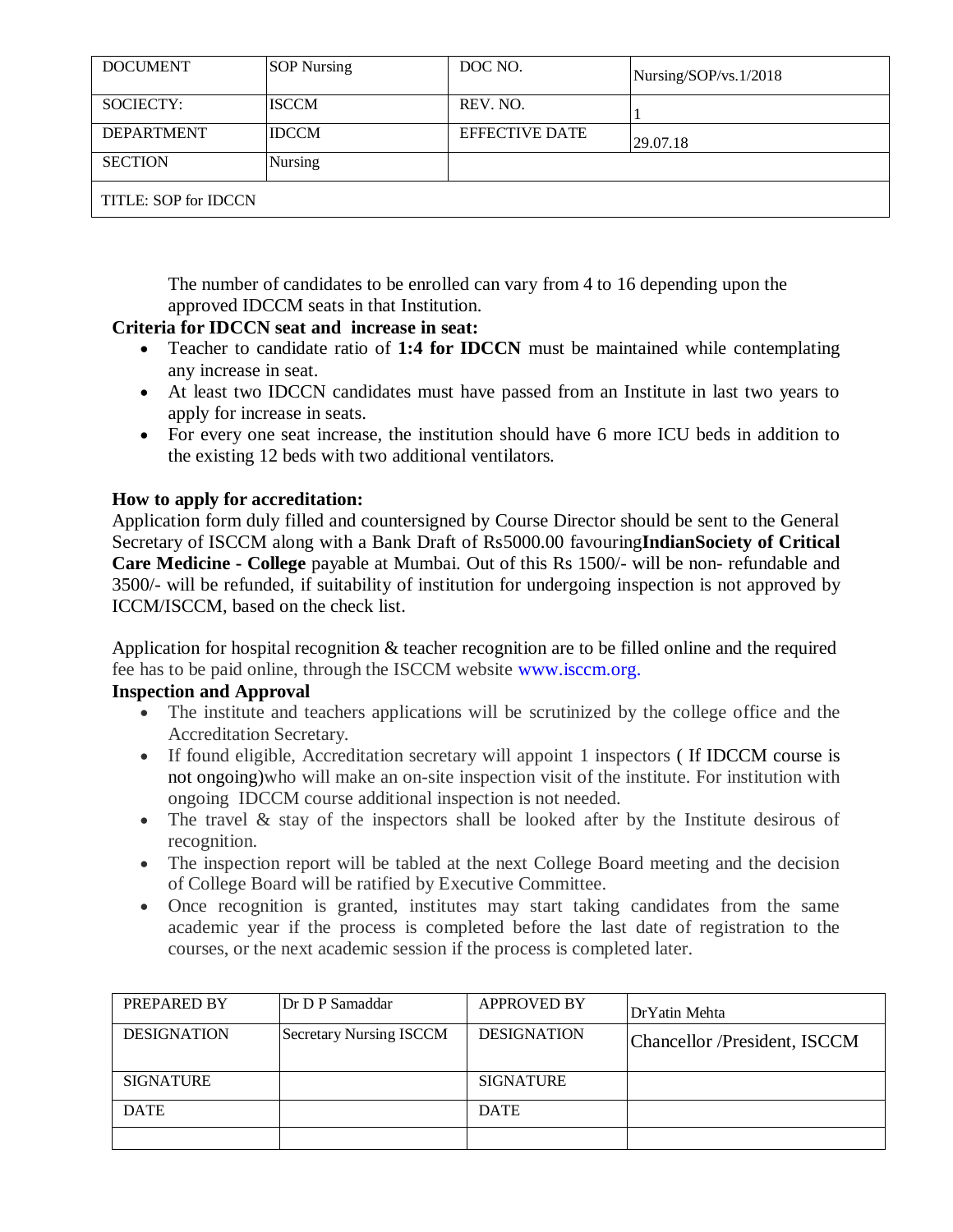| <b>DOCUMENT</b>      | <b>SOP</b> Nursing | DOC NO.               | Nursing/SOP/vs.1/2018 |  |
|----------------------|--------------------|-----------------------|-----------------------|--|
| SOCIECTY:            | <b>ISCCM</b>       | REV. NO.              |                       |  |
| <b>DEPARTMENT</b>    | <b>IDCCM</b>       | <b>EFFECTIVE DATE</b> | 29.07.18              |  |
| <b>SECTION</b>       | <b>Nursing</b>     |                       |                       |  |
| TITLE: SOP for IDCCN |                    |                       |                       |  |

- In case institutes do not meet the criteria, they will have to reapply after fulfilling all criteria, which will be followed by a re-inspection.
- The decision of the ISCCM executive committee will be final and binding in all respects.

### **Eligibility Criteria for reaccreditation:**

- Institutes need to get re-accredited every three years by submitting a formal application
- There should be at least one IDCCN candidate passed out in last three years for Institute to be re-accredited.
- It is expected there is at least one IDCCN candidate recruited in last three years for an Institute to be re-accredited.
- If there is any serious concern expressed on any Institute by any of their trainees in three years, re-consideration may be done by the College for re-accreditation.
- If an Institute fails to apply for re-accreditation in stipulated time frame, recognition of the Institute for IDCCN training subsequently shall stand cancelled. Institute will have to submit a fresh application for accreditation.
- From 2020 an institute will be reaccredited only if they have two eligible teachers (preferably One doctor and one nursing) . If any teacher leaves the institute, the institution must appoint a new teacher within one year from the time the previous teacher has left the institute.

**Conduction of IDCCN Examination**: On successful completion of training, examination will be conducted.

- 1. Examination will be conducted twice in a year (February & August)
- 2. If only one center is available in the town/city, examination will be conducted in that institute. If multiple centers are available in the town/city, the examination center will be selected from where maximum number of candidates are appearing for the examination. Candidates from other centers can appear for examination in the selected center.
- 3. One doctor examiner and one nursing examiner preferably will be selected from the center where examination is being conducted. One external (Chief examiner) will be selected from any other center from the city (if multiple centers are available) or from nearby center from other city / or another examiner from same center (if only one center is available in the city).

| PREPARED BY        | Dr D P Samaddar                | <b>APPROVED BY</b> | Dr Yatin Mehta               |
|--------------------|--------------------------------|--------------------|------------------------------|
| <b>DESIGNATION</b> | <b>Secretary Nursing ISCCM</b> | <b>DESIGNATION</b> | Chancellor /President, ISCCM |
| <b>SIGNATURE</b>   |                                | <b>SIGNATURE</b>   |                              |
| <b>DATE</b>        |                                | <b>DATE</b>        |                              |
|                    |                                |                    |                              |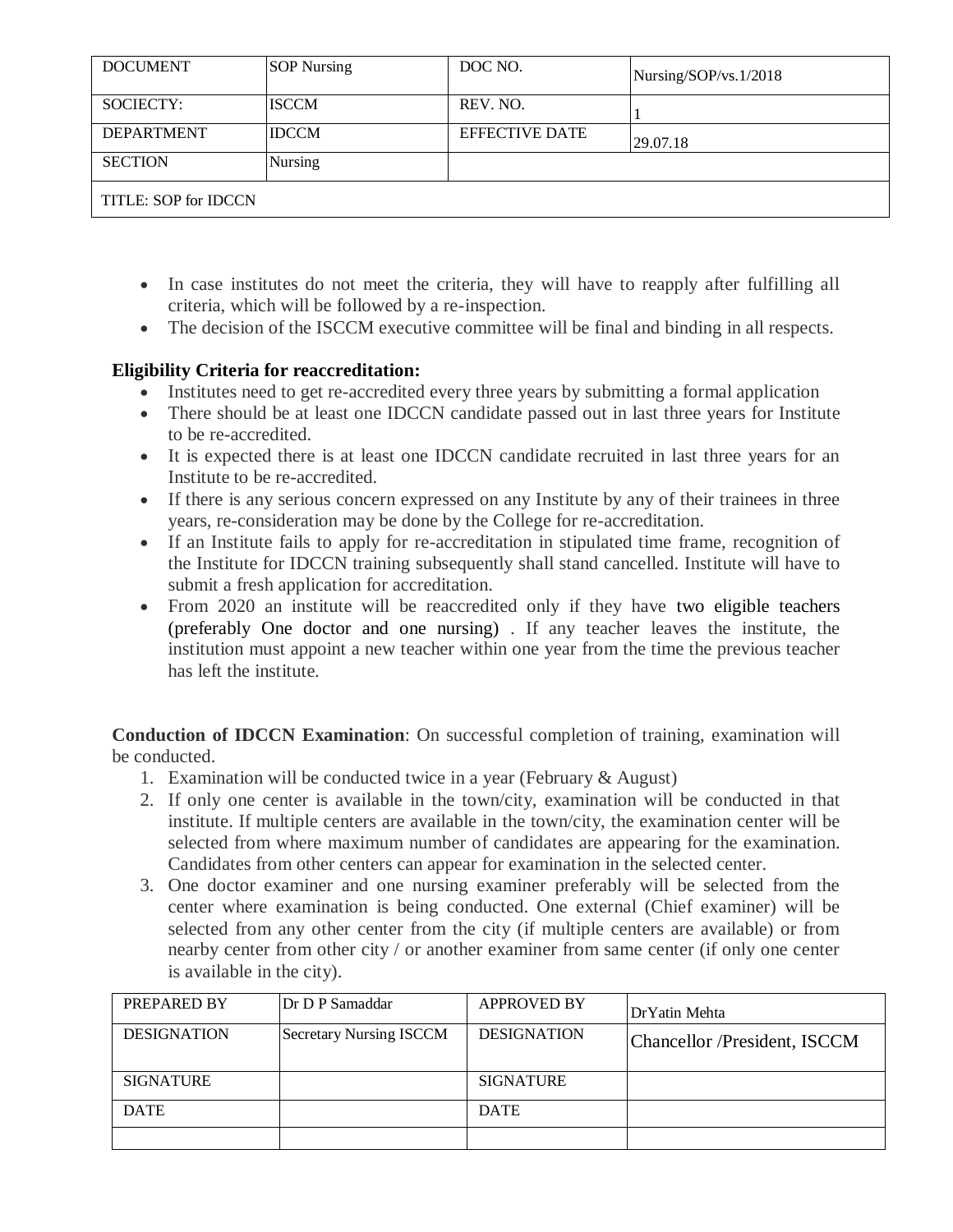| <b>DOCUMENT</b>      | <b>SOP</b> Nursing | DOC NO.               | Nursing/SOP/vs.1/2018 |  |
|----------------------|--------------------|-----------------------|-----------------------|--|
| SOCIECTY:            | <b>ISCCM</b>       | REV. NO.              |                       |  |
| <b>DEPARTMENT</b>    | <b>IDCCM</b>       | <b>EFFECTIVE DATE</b> | 29.07.18              |  |
| <b>SECTION</b>       | Nursing            |                       |                       |  |
| TITLE: SOP for IDCCN |                    |                       |                       |  |

- 4. Examination will be based on Theory (MCQ ) and Viva.
- 5. The Nursing Secretary will be responsible for forming the MCQ for the theory examination.
- 6. Examination papers will be sent to chief examiner on the day of examination from ISCCM office, maintaining confidentiality.
- 7. Examiners will be selected from the records maintained in ISCCM office. Examiners will be informed by Nursing secretary after taking their consent to conduct the examination.
- 8. ISCCM office will do necessary correspondence for the same.
- 9. The examiner should be a teacher for more than 2 years for IDCCM/IDCCN.
- 10. At least one of his IDCCM/IDCCN students must have passed.
- 11. One teacher can become examiner for a maximum of 2 exams per year.
- 12. The result will be sent to ISCCM office by the chief examiner. Compilation will be done at ISCCM office before final declaration of result.

| PREPARED BY        | Dr D P Samaddar                | <b>APPROVED BY</b> | DrYatin Mehta                |
|--------------------|--------------------------------|--------------------|------------------------------|
| <b>DESIGNATION</b> | <b>Secretary Nursing ISCCM</b> | <b>DESIGNATION</b> | Chancellor /President, ISCCM |
| <b>SIGNATURE</b>   |                                | <b>SIGNATURE</b>   |                              |
| <b>DATE</b>        |                                | <b>DATE</b>        |                              |
|                    |                                |                    |                              |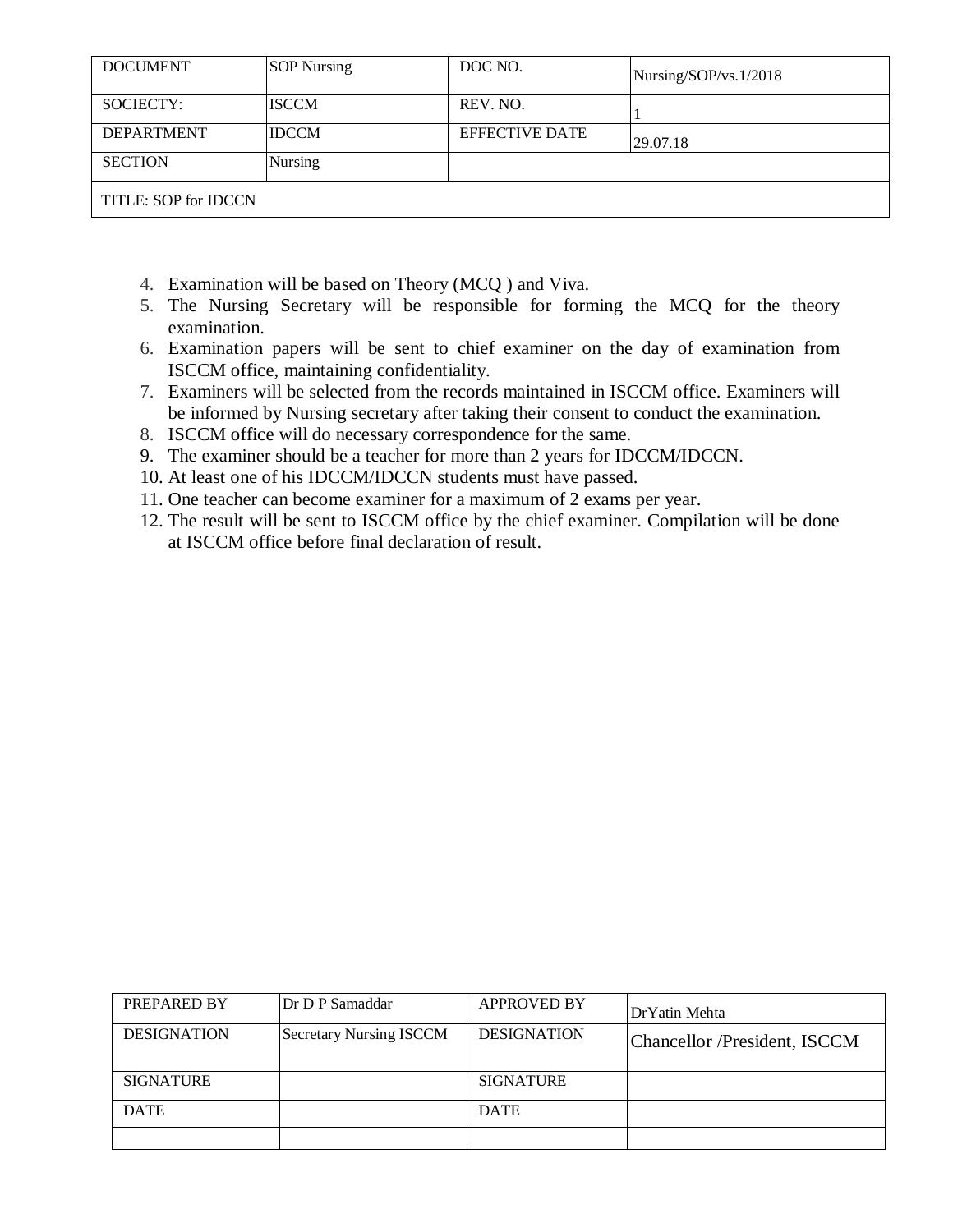| <b>DOCUMENT</b>      | <b>SOP Nursing</b> | DOC NO.               | Nursing/SOP/vs.1/2018 |  |
|----------------------|--------------------|-----------------------|-----------------------|--|
| SOCIECTY:            | <b>ISCCM</b>       | REV. NO.              |                       |  |
| <b>DEPARTMENT</b>    | <b>IDCCM</b>       | <b>EFFECTIVE DATE</b> | 29.07.18              |  |
| <b>SECTION</b>       | <b>Nursing</b>     |                       |                       |  |
| TITLE: SOP for IDCCN |                    |                       |                       |  |

# **Scoring Sheet for the Examination :**

|                    |                                                                                                                                                                                                                                                                                                                                                      |              |                            |                                        |                                | IDCCN Examination: August 2018, 25th & 26th August | <b>IDCCN Scoring Sheet: Indian College of Critical care Medicine</b>                                                   |
|--------------------|------------------------------------------------------------------------------------------------------------------------------------------------------------------------------------------------------------------------------------------------------------------------------------------------------------------------------------------------------|--------------|----------------------------|----------------------------------------|--------------------------------|----------------------------------------------------|------------------------------------------------------------------------------------------------------------------------|
| Centre:<br>$S3$ no | Name of<br>Candidate                                                                                                                                                                                                                                                                                                                                 | мсо<br>Marks | Table1<br>Total<br>Mark=20 | Table <sub>2</sub><br>Total<br>Mark=20 | Table3<br>Total<br>Mark=20     | <b>Grand Viva</b><br>Total<br>Mark=40              | <b>Comments</b>                                                                                                        |
|                    |                                                                                                                                                                                                                                                                                                                                                      | Total<br>100 |                            |                                        |                                |                                                    |                                                                                                                        |
|                    |                                                                                                                                                                                                                                                                                                                                                      |              |                            |                                        |                                |                                                    |                                                                                                                        |
|                    |                                                                                                                                                                                                                                                                                                                                                      |              |                            |                                        |                                |                                                    |                                                                                                                        |
|                    |                                                                                                                                                                                                                                                                                                                                                      |              |                            |                                        |                                |                                                    |                                                                                                                        |
|                    |                                                                                                                                                                                                                                                                                                                                                      |              |                            |                                        |                                |                                                    |                                                                                                                        |
| Rules:             | 1. 50% score is mandatory for MCQ (Theory) examination<br>2. Candidates can appear for practical after clearing theory<br>3. 50% mark collectively in 3 tables is mandatory (i.e 30 out of total 60)<br>4. 50% mark in grand viva is mandatory<br>5. Candidates fulfilling above criteria can be declared pass & mention the same in comments column |              |                            |                                        |                                |                                                    | 6. For candidates, not clearing the exam, specific suggestions can be given in comments column, after mentioning fail. |
|                    | External Examiner: Name & Signature                                                                                                                                                                                                                                                                                                                  |              |                            |                                        | Examiners: 1. Name & Signature |                                                    | 2. Name & Signature                                                                                                    |

# **Course Content for IDCCN**

I. Introduction to Critical Care Nursing

Historical review- Progressive patient care (PPC)

Review of anatomy and physiology of vital organs, fluid and electrolyte balance

Concepts of critical care nursing

Principles and Scope of critical care nursing

Critical care unit set up including equipments supplies, use and care of various type of monitors

| PREPARED BY        | Dr D P Samaddar                | <b>APPROVED BY</b> | Dr Yatin Mehta               |
|--------------------|--------------------------------|--------------------|------------------------------|
| <b>DESIGNATION</b> | <b>Secretary Nursing ISCCM</b> | <b>DESIGNATION</b> | Chancellor /President, ISCCM |
| <b>SIGNATURE</b>   |                                | <b>SIGNATURE</b>   |                              |
| <b>DATE</b>        |                                | <b>DATE</b>        |                              |
|                    |                                |                    |                              |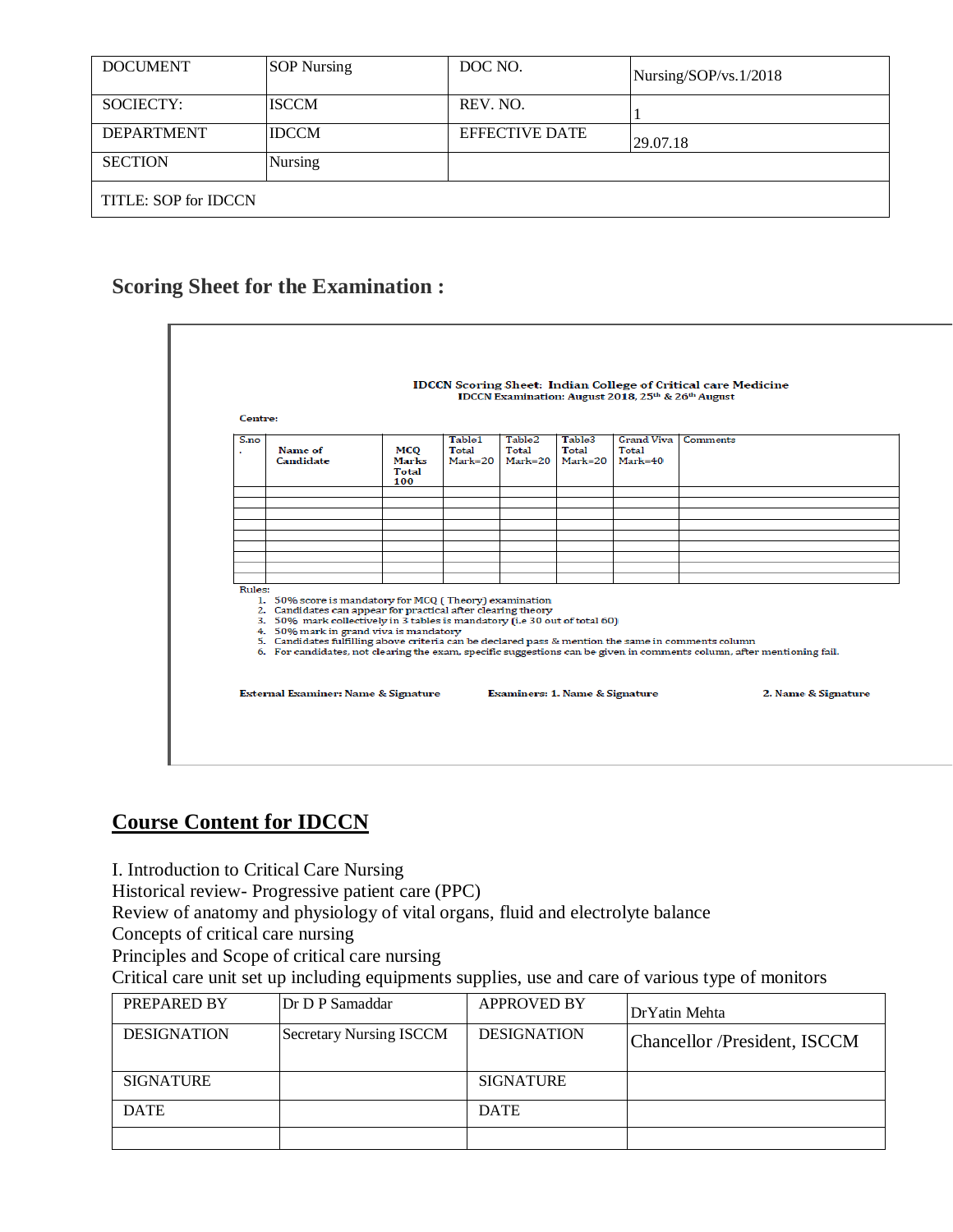| <b>DOCUMENT</b>      | <b>SOP Nursing</b> | DOC NO.               | Nursing/SOP/vs.1/2018 |  |
|----------------------|--------------------|-----------------------|-----------------------|--|
| SOCIECTY:            | <b>ISCCM</b>       | REV. NO.              |                       |  |
| <b>DEPARTMENT</b>    | <b>IDCCM</b>       | <b>EFFECTIVE DATE</b> | 29.07.18              |  |
| <b>SECTION</b>       | Nursing            |                       |                       |  |
| TITLE: SOP for IDCCN |                    |                       |                       |  |

& ventilators Flow sheets

2. Concept of Holistic care applied to critical care nursing practice Impact of critical care environment on patients:- Risk factors, Assessment of patients, Critical care psychosis, The dynamics of healing in critical care unit:-therapeutic touch, Relaxation, Music therapy, Guided Imagery, acupressure Stress and burnout syndrome among health team members

3. Review of Drugs/Fluids Pharmacokinetics Analgesics/Anti inflammatory agents Antibiotics, antiseptics Drug reaction & toxicity Drugs used in critical care unit (inclusive of inotropes, vasopressors and life saving drugs) Drugs used in various body systems IV fluids and electrolytes Blood and blood components Principles of drug administration, role of nurses and care of drugs

4. Pain Management Pain & Sedation in Critically ill patients pain management-pharmacological and non-pharmacological

5. Infection control in intensive care unit Nosocomial infection in intensive care unit; Disinfection, Sterilization, Standard safety measures, Needle Stick Injury, Prophylaxis for staff Bio Medical Waste Management

| PREPARED BY        | Dr D P Samaddar                | <b>APPROVED BY</b> | Dr Yatin Mehta               |
|--------------------|--------------------------------|--------------------|------------------------------|
| <b>DESIGNATION</b> | <b>Secretary Nursing ISCCM</b> | <b>DESIGNATION</b> | Chancellor /President, ISCCM |
| <b>SIGNATURE</b>   |                                | <b>SIGNATURE</b>   |                              |
| <b>DATE</b>        |                                | <b>DATE</b>        |                              |
|                    |                                |                    |                              |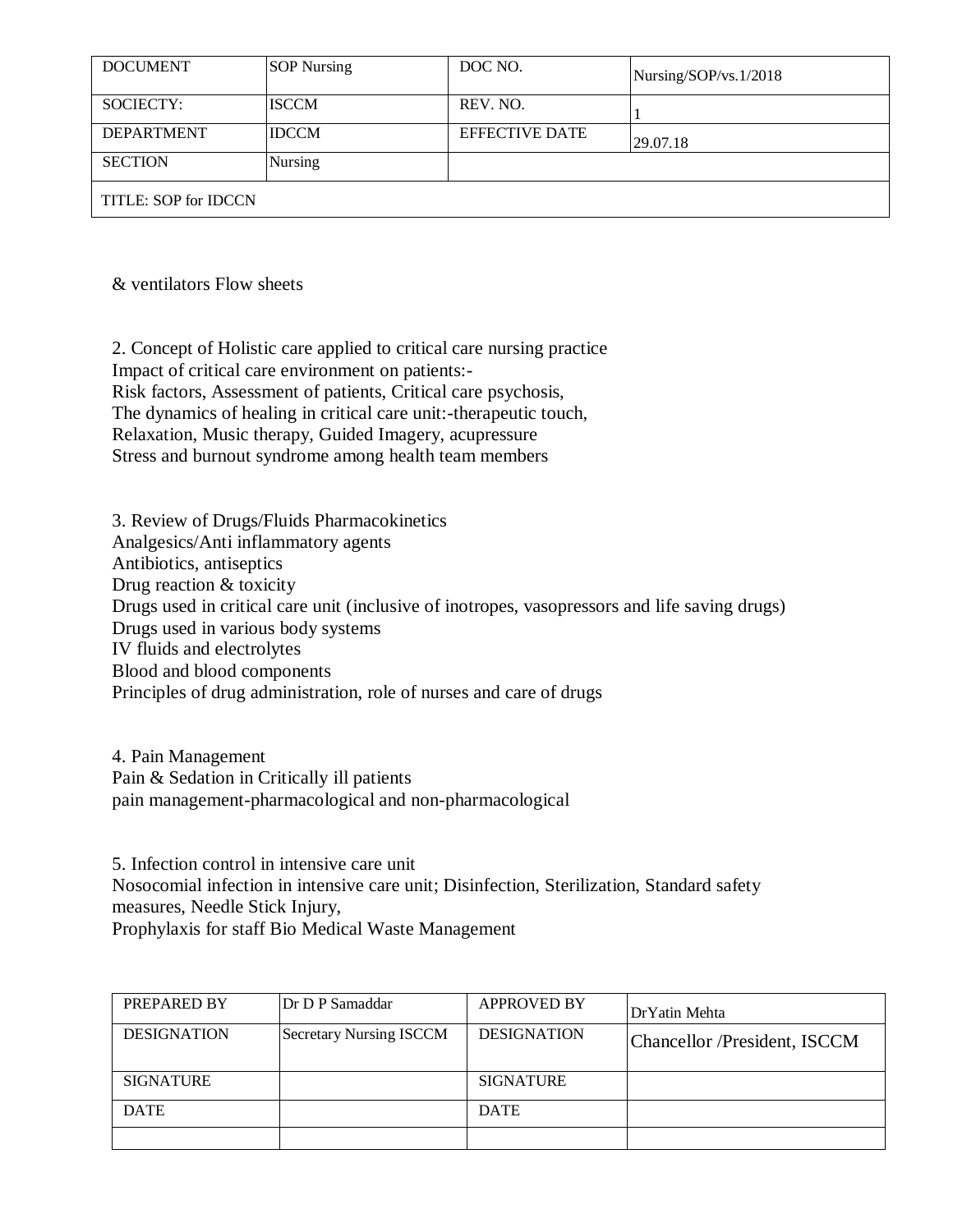| <b>DOCUMENT</b>      | <b>SOP</b> Nursing | DOC NO.               | Nursing/SOP/vs.1/2018 |  |
|----------------------|--------------------|-----------------------|-----------------------|--|
| SOCIECTY:            | <b>ISCCM</b>       | REV. NO.              |                       |  |
| <b>DEPARTMENT</b>    | <b>IDCCM</b>       | <b>EFFECTIVE DATE</b> | 29.07.18              |  |
| <b>SECTION</b>       | <b>Nursing</b>     |                       |                       |  |
| TITLE: SOP for IDCCN |                    |                       |                       |  |

6. Gastrointestinal System

Medical, Surgical and Nursing management of:

Acute Gastrointestinal Bleeding, Abdominal injury,

Hepatic Disorders:- Fulminant hepatic failure, Hepatic Encephalopathy,

Acute Pancreatitis, Acute intestinal obstruction, perforation Peritonitis

7. Renal System

Medical, Surgical and Nursing management of:- Acute Renal Failure, Chronic Renal Failure, Management Modalities:Renal Replacement Therapy

8. Nervous System Medical, Surgical and Nursing management of:-Common Neurological Disorders:- Cerebrovascular disease, Cerebrovascular accident, Seizure disorders, GuilleinBarre-Syndrome, Myasthenia Gravis, Coma, Persistent vegetative state, Head injury, Spinal Cord injury

9. Endocrine System Medical, Surgical and Nursing Management of :- Hypoglycemia, Diabetic Ketoacidosis, Insulin therapy

10. Management of other Emergency Conditions/ Trauma

Mechanism of injury, Cervical Spine/Thoracic injuries, Abdominal injuries, pelvic fractures, complications of trauma

Shock: Shock syndrome, Hypovolemic, Cardiogenic, Anaphylactic, Neurogenic and Septic shock Systemic inflammatory Response: The inflammatory response, Multiple organ dysfunction syndrome Drug Overdose and Poisoning,

| PREPARED BY        | Dr D P Samaddar                | <b>APPROVED BY</b> | Dr Yatin Mehta               |
|--------------------|--------------------------------|--------------------|------------------------------|
| <b>DESIGNATION</b> | <b>Secretary Nursing ISCCM</b> | <b>DESIGNATION</b> | Chancellor /President, ISCCM |
| <b>SIGNATURE</b>   |                                | <b>SIGNATURE</b>   |                              |
| <b>DATE</b>        |                                | <b>DATE</b>        |                              |
|                    |                                |                    |                              |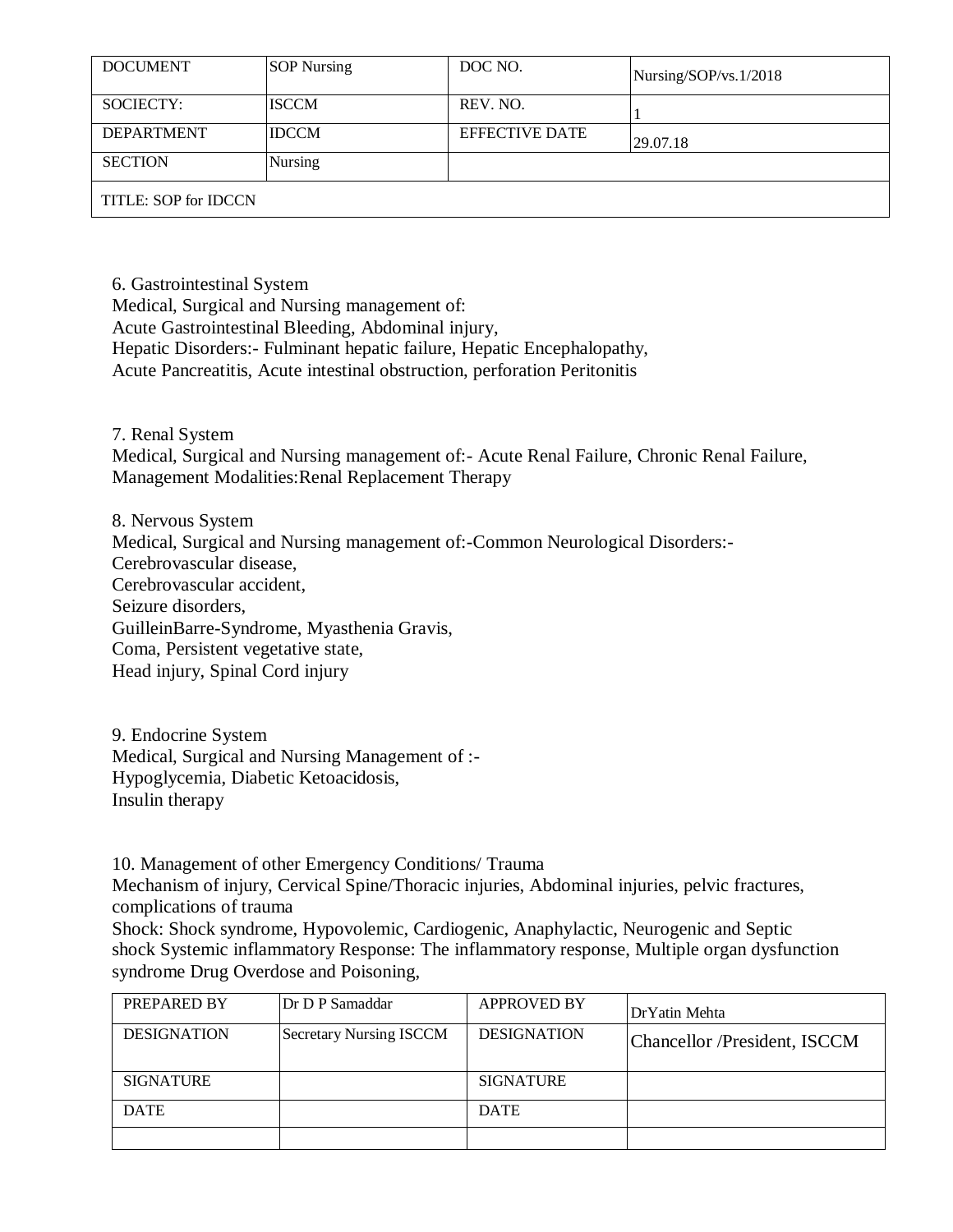| <b>DOCUMENT</b>      | <b>SOP Nursing</b> | DOC NO.               | Nursing/SOP/vs.1/2018 |  |
|----------------------|--------------------|-----------------------|-----------------------|--|
| SOCIECTY:            | <b>ISCCM</b>       | REV. NO.              |                       |  |
| <b>DEPARTMENT</b>    | <b>IDCCM</b>       | <b>EFFECTIVE DATE</b> | 29.07.18              |  |
| <b>SECTION</b>       | <b>Nursing</b>     |                       |                       |  |
| TITLE: SOP for IDCCN |                    |                       |                       |  |

#### 11. Cardiovascular emergencies

Principles of Nursing in caring for patient's with Cardiovascular disorders Assessment: Cardiovascular system: Diagnostic studies:- Cardiac enzymes studies, ECG monitoring, Holter monitoring, Stress test. Echo cardiography, Coronary angiography Medical, Surgical &Nurisng management of:- Hypertensive crisis, Coronary artery disease, Acute Myocardial infarction, Deep vein thrombosis, Cardiac arrhythmias, Heart failure Management Modalities: Thrombolytic therapy, Pacemaker – temporary & permanent, PCI/Thrombolysis, Cardioversion, Intra Aortic Balloon pump monitoring, Defibrillations, Cardiac surgeries, Coronary Artery Bypass Grafts (CABG/MICAS), Valvular surgeries Autologous blood transfusion, Radiofrequency Catheter Ablation Cardio pulmonary resuscitation BCLS/ ACLS

#### 12. Respiratory System

Acid-base balance Assesment : History & Physical Examination Pulse Oximetry, End –Tidal Carbon Dioxide, Arterial blood gas studies, chest radiography, pulmonary Angiography, Bronchoscopy Medical, Surgical and Nursing management of Common pulmonary disorders:- Pneumonia, Status asthmaticus, Interstitial drug disease, Pleural effusion, Chronic obstructive pulmonary disease, Pulmonary tuberculosis, Pulmonary edema, Pulmonary embolism, Acute respiratory distress syndrome (ARDS), Chest Trauma - Haemothorax, Pneumothorax Management Modalities:-Airway Management Ventilatory Management:-Invasive, noninvasive, long term mechanical ventilations Bronchial Hygiene:-Nebulization, deep breathing exercise, chest physiotherapy, postural drainage, Inter Costal Drainage

### 13. Burns

Clinical types, classification, assessment, diagnosis, prognosis Management: Medical, Surgical & Nursing management of burns Fluid and electrolyte therapy – calculation of fluids and its administration Pain management

| PREPARED BY        | Dr D P Samaddar                | <b>APPROVED BY</b> | DrYatin Mehta                |
|--------------------|--------------------------------|--------------------|------------------------------|
| <b>DESIGNATION</b> | <b>Secretary Nursing ISCCM</b> | <b>DESIGNATION</b> | Chancellor /President, ISCCM |
| <b>SIGNATURE</b>   |                                | <b>SIGNATURE</b>   |                              |
| <b>DATE</b>        |                                | <b>DATE</b>        |                              |
|                    |                                |                    |                              |

### 14. Obstetrical Emergencies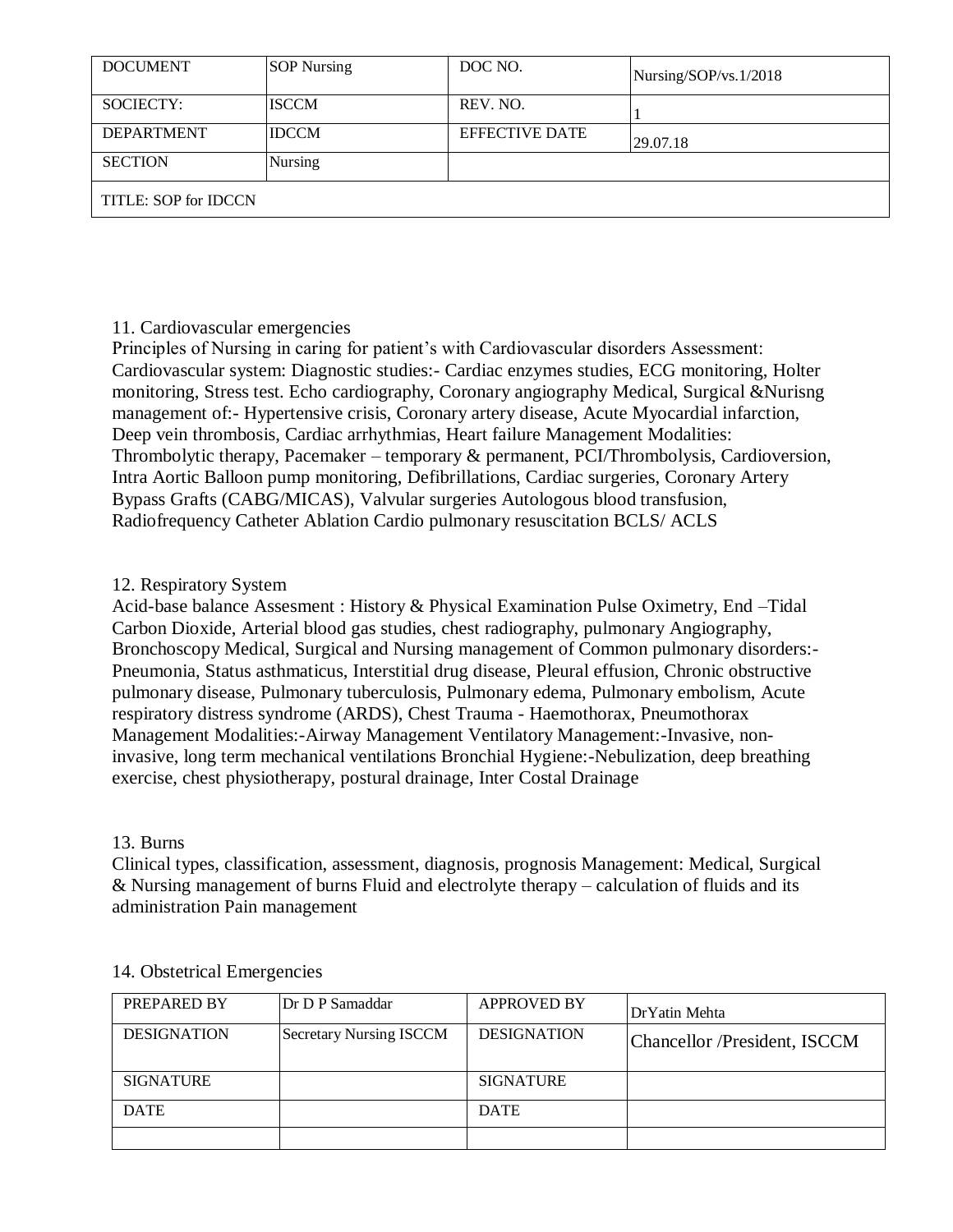| <b>DOCUMENT</b>      | <b>SOP</b> Nursing | DOC NO.               | Nursing/SOP/vs.1/2018 |  |
|----------------------|--------------------|-----------------------|-----------------------|--|
| SOCIECTY:            | <b>ISCCM</b>       | REV. NO.              |                       |  |
| <b>DEPARTMENT</b>    | <b>IDCCM</b>       | <b>EFFECTIVE DATE</b> | 29.07.18              |  |
| <b>SECTION</b>       | <b>Nursing</b>     |                       |                       |  |
| TITLE: SOP for IDCCN |                    |                       |                       |  |

Medical, Surgical and Nursing management of : Antepartum haemorrhage, Preeclampsia, eclampsia, Post partumhaemorrhage, Peurperal sepsis, Obstetrical shock

15. Neonatal Paediatric emergencies Medical, surgical and Nursing management of Neonatal emergencies

16. Legal and ethical issues in critical care-Nurse's role Brain death & Organ donation & Counselling Do Not Resuscitate (DNR)

17. Quality assurance

Standards, Protocols, Policies, Procedures Infection control; Standard safety measures Nursing audit Staffing, Design of ICU/CCU

## **ESSENTIAL CRITICAL CARE NURSING SKILLS**

### **I. Procedures Observed**

- 1. CT Scan
- 2. MRI
- 3. EEG
- 4. Hemodialysis
- 5. Endoscopic Retrograde cholangioPancreaticogram(ERCP)
- 6. Heart/ Neuro/GI./ Renal Surgeries

### **II. Procedures Assisted**

- 1. Advanced life support system
- 2. Basic cardiac life support
- 3. Arterial line/arterial pressure monitoring/blood taking
- 4. Arterial blood gas

| PREPARED BY        | Dr D P Samaddar                | <b>APPROVED BY</b> | Dr Yatin Mehta               |
|--------------------|--------------------------------|--------------------|------------------------------|
| <b>DESIGNATION</b> | <b>Secretary Nursing ISCCM</b> | <b>DESIGNATION</b> | Chancellor /President, ISCCM |
| <b>SIGNATURE</b>   |                                | <b>SIGNATURE</b>   |                              |
| <b>DATE</b>        |                                | <b>DATE</b>        |                              |
|                    |                                |                    |                              |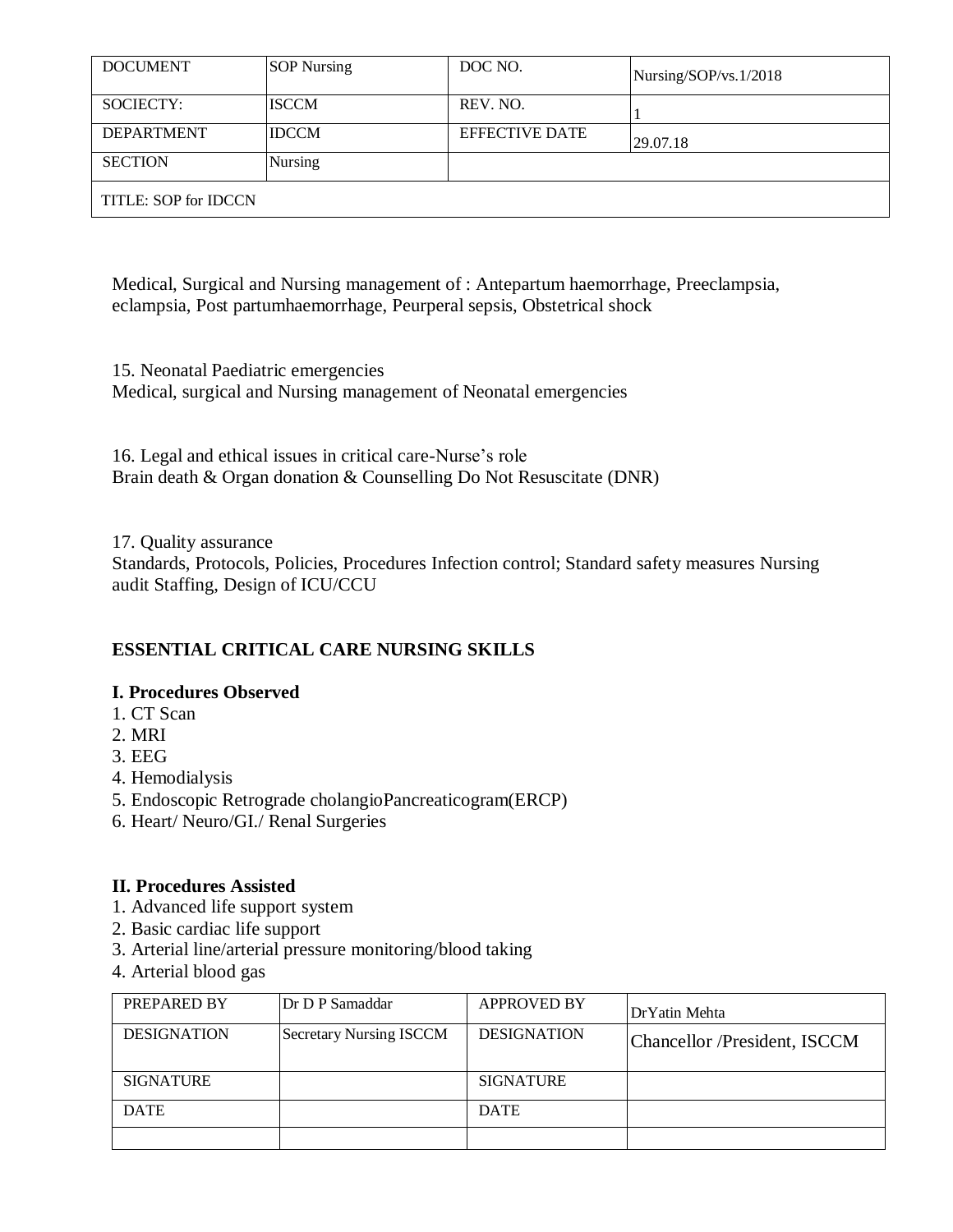| <b>DOCUMENT</b>      | <b>SOP Nursing</b> | DOC NO.               | Nursing/SOP/vs.1/2018 |
|----------------------|--------------------|-----------------------|-----------------------|
| SOCIECTY:            | <b>ISCCM</b>       | REV. NO.              |                       |
| <b>DEPARTMENT</b>    | <b>IDCCM</b>       | <b>EFFECTIVE DATE</b> | 29.07.18              |
| <b>SECTION</b>       | <b>Nursing</b>     |                       |                       |
| TITLE: SOP for IDCCN |                    |                       |                       |

- 5. ECG recording
- 6. Blood transfusion
- 7. IV cannulation therapy
- 8. Arterial Catheterization
- 9. Chest tube insertion
- 10. Endotracheal intubations
- 11. Ventilation
- 12. Insertion of central line/cvp line
- 13. Connecting lines for dialysis

## **III. Procedure Performed**

1. Airway management: airway adjuncts, Oxygen therapy, Non Invasive Ventilation/CPAP ET Suction, Care of tracheostomy Endotrachealextubation

2. Cardiopulmonary resuscitation, Basic cardiac life support,

3. Monitoring of critically ill patients – clinically with monitors, capillary refill time (CRT) assessment of jaundice, ECG.

4. Gastric lavage

5. Assessment of critically ill patients Identification & assessment of risk factors for Pressure Sores, Glasgow coma scale, Arterial pressure monitoring, cardiac output/pulmonary artery pressure monitoring, detection of life threatening arrhythmias

6. Admission & discharge of critically ill patients

7. Nutritional needs – Enteral & Parenteral formula preparation & patient education.

8. Assessment of blood sugar levels periodically & administering insulin .

9. Administration of drugs: IM, IV injection, IV cannulation calculation of dosages, blood administration.

10. Procedures for prevention of infections: Hand washing, disinfection & sterilization surveillance, and fumigation Universal Precautions.

12. Collection of specimen.

13. Setting, use & maintenance of basic equipment, ventilator, O2 analyzer, monitoring equipment, transducers, defibrillator, infusion & syringe pumps.

| PREPARED BY        | Dr D P Samaddar                | <b>APPROVED BY</b> | Dr Yatin Mehta               |
|--------------------|--------------------------------|--------------------|------------------------------|
| <b>DESIGNATION</b> | <b>Secretary Nursing ISCCM</b> | <b>DESIGNATION</b> | Chancellor /President, ISCCM |
| <b>SIGNATURE</b>   |                                | <b>SIGNATURE</b>   |                              |
| <b>DATE</b>        |                                | <b>DATE</b>        |                              |
|                    |                                |                    |                              |